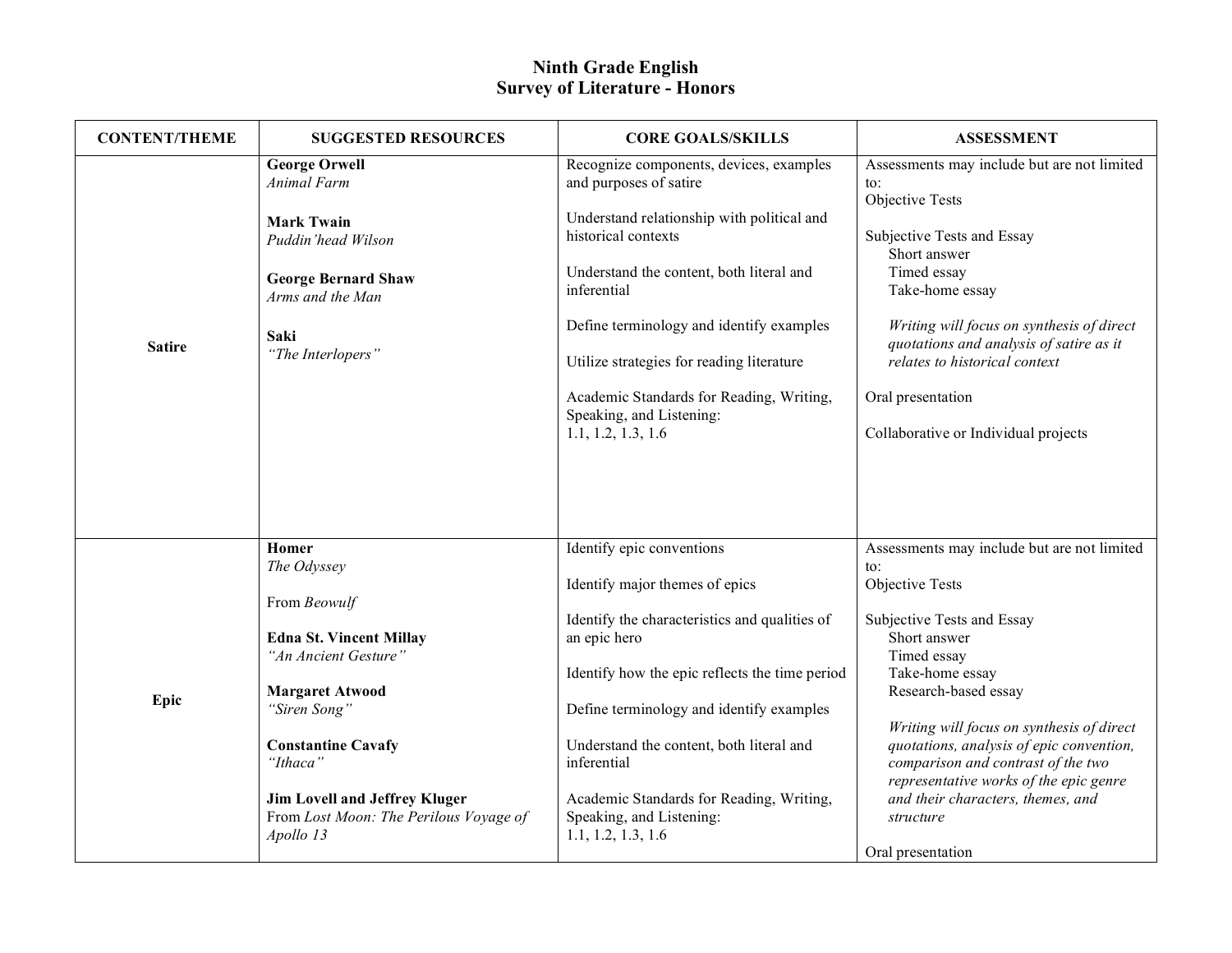|                |                        |                                                                                                                                                       | Culminating project to be determined by<br>individual instructor                                                                                                                                                                                                                                                                                  |
|----------------|------------------------|-------------------------------------------------------------------------------------------------------------------------------------------------------|---------------------------------------------------------------------------------------------------------------------------------------------------------------------------------------------------------------------------------------------------------------------------------------------------------------------------------------------------|
|                | <b>Shakespeare</b>     | Analyze characters                                                                                                                                    | Assessments may include but are not limited                                                                                                                                                                                                                                                                                                       |
|                | Romeo and Juliet       | Study Shakespearean language                                                                                                                          | to:<br>Objective Tests                                                                                                                                                                                                                                                                                                                            |
|                | <b>Arthur Laurents</b> |                                                                                                                                                       |                                                                                                                                                                                                                                                                                                                                                   |
|                | <b>West Side Story</b> | Match terminology and examples with<br>definitions                                                                                                    | Subjective Tests and Essay<br>Short answer                                                                                                                                                                                                                                                                                                        |
|                | <b>Thornton Wilder</b> |                                                                                                                                                       | Timed essay                                                                                                                                                                                                                                                                                                                                       |
|                | Our Town               | Identify and recognize characteristics and<br>elements of drama and tragedy                                                                           | Take-home essay                                                                                                                                                                                                                                                                                                                                   |
| Drama: Tragedy |                        | Understand the content, both literal and<br>inferential<br>Academic Standards for Reading, Writing,<br>Speaking, and Listening:<br>1.1, 1.2, 1.3, 1.6 | Writing will focus on synthesis of direct<br>quotations, analysis of character in the<br>form of both a persona piece and an<br>original dramatic dialogue, and<br>comparison and contrast of tragic<br>elements in older and more contemporary<br>works<br>Oral presentation<br>Culminating project to be determined by<br>individual instructor |
|                |                        |                                                                                                                                                       |                                                                                                                                                                                                                                                                                                                                                   |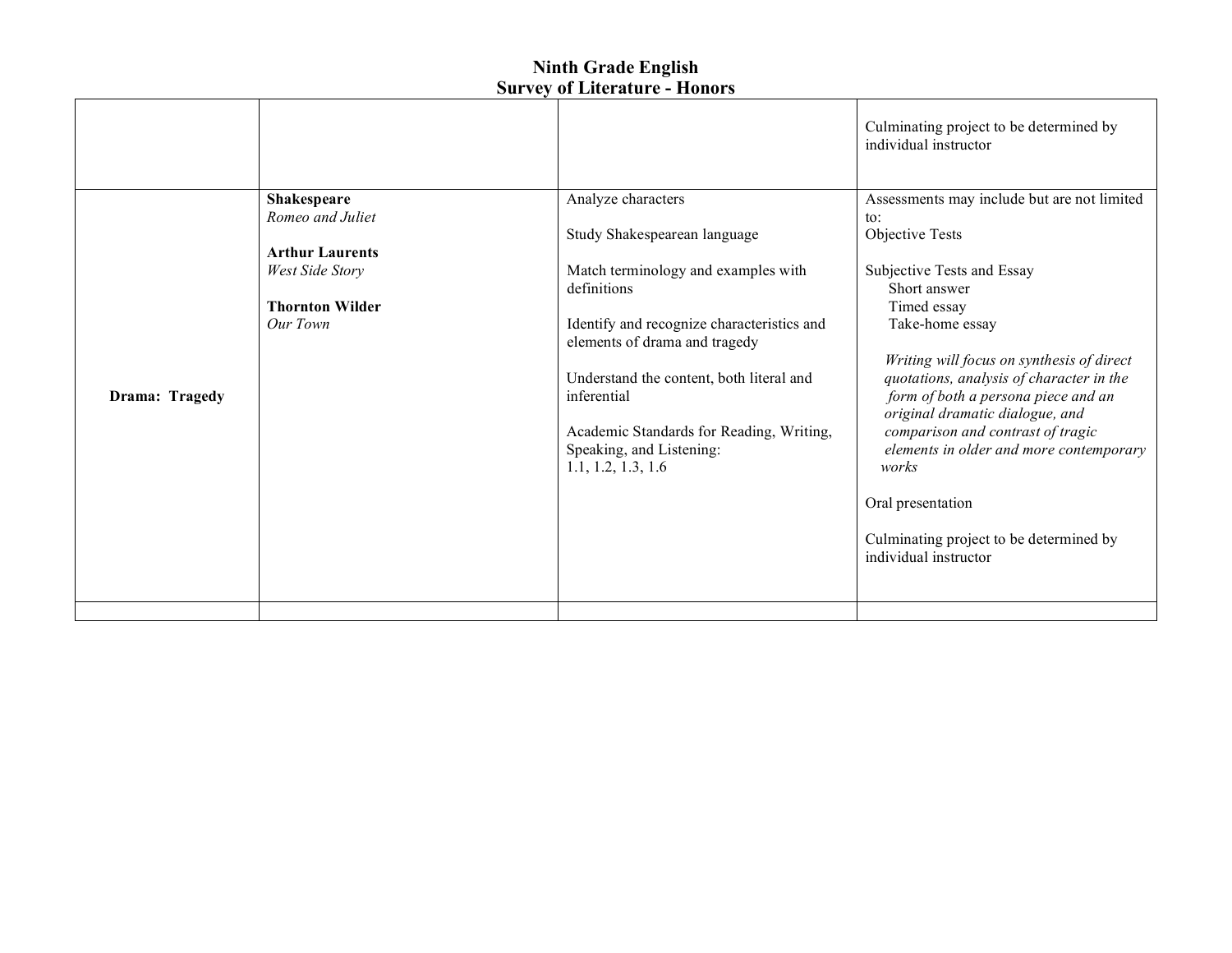| <b>CONTENT/THEME</b> | <b>SUGGESTED RESOURCES</b>                     | <b>CORE GOALS/SKILLS</b>                                                                   | <b>ASSESSMENT</b>                                                                                                          |
|----------------------|------------------------------------------------|--------------------------------------------------------------------------------------------|----------------------------------------------------------------------------------------------------------------------------|
|                      | Shakespearean Comedy - TBD                     | Analyze characters                                                                         | Assessments may include but are not limited                                                                                |
|                      |                                                | Study Shakespearean language                                                               | $\mathsf{to}$ :<br>Objective Tests                                                                                         |
|                      |                                                | Match terminology and examples with<br>definitions                                         | Subjective Tests and Essay<br>Short answer<br>Timed essay                                                                  |
|                      |                                                | Identify and recognize characteristics and<br>elements of comedy                           | Take-home essay                                                                                                            |
| Comedy               |                                                | Understand the content, both literal and<br>inferential                                    | Writing will focus on synthesis of direct<br>quotations, analysis of the efficacy of<br>comedic devices and the ability of |
|                      |                                                | Academic Standards for Reading, Writing,<br>Speaking, and Listening:<br>1.1, 1.2, 1.3, 1.6 | comedy to endure over time<br>Oral presentation                                                                            |
|                      |                                                |                                                                                            | Culminating project to be determined by<br>individual instructor                                                           |
|                      | <b>Isaac Bashevis Singer</b>                   | Characterize the narrative and reflective                                                  | Assessments may include but are not limited                                                                                |
|                      | "The Washwoman"                                | essays                                                                                     | to:<br>Objective Tests                                                                                                     |
|                      | <b>Lady Bird Johnson</b>                       | Identify literary terms                                                                    |                                                                                                                            |
|                      | from A White House Diary                       | Identify author's attitude and tone                                                        | Subjective Tests and Essay<br>Short answer                                                                                 |
|                      | Rudolfo A. Anaya                               |                                                                                            | Timed essay                                                                                                                |
| <b>Nonfiction</b>    | "A Celebration of Grandfathers"                | Match terminology and examples with<br>definitions                                         | Take-home essay                                                                                                            |
|                      | <b>John McPhee</b><br>"Arthur Ashe Remembered" | Identify and recognize characteristics and                                                 | Writing will focus on synthesis of direct<br>quotations and analysis and synthesis of                                      |
|                      |                                                | elements of nonfiction text                                                                | common thematic motifs in narrative and                                                                                    |
|                      | <b>Lorraine Hansberry</b>                      |                                                                                            | reflective essays                                                                                                          |
|                      | "On Summer"                                    | Understand the content, both literal and<br>inferential                                    | Culminating project to be determined by<br>individual instructor                                                           |
|                      |                                                | Academic Standards for Reading, Writing,<br>Speaking, and Listening:<br>1.1, 1.2, 1.3, 1.6 |                                                                                                                            |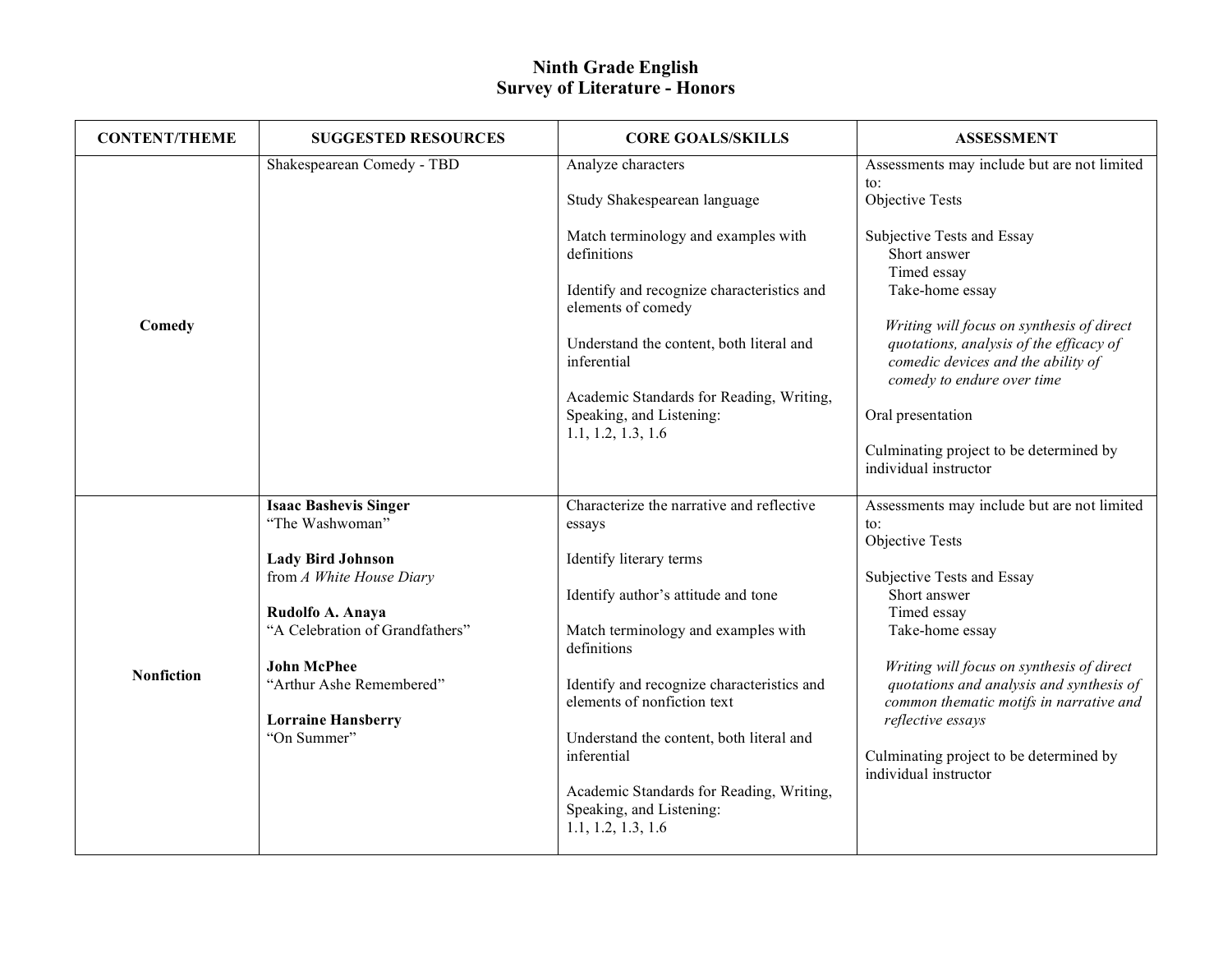|                    | Toni Cade Bambara            | Identify literary terms                    | Assessments may include but are not limited |
|--------------------|------------------------------|--------------------------------------------|---------------------------------------------|
|                    | "Blues Ain't No Mockingbird" |                                            | to:                                         |
|                    |                              | Identify author's attitude and tone        | Objective Tests                             |
|                    | Amy Tan                      |                                            |                                             |
|                    | "Rules of the Game"          | Match terminology and examples with        | Subjective Tests and Essay                  |
|                    |                              | definitions                                | Short answer                                |
|                    | <b>Cynthia Rylant</b>        |                                            | Timed essay                                 |
|                    | "Checkouts"                  | Identify and recognize characteristics and | Take-home essay                             |
| <b>Short Story</b> |                              | elements of short story                    |                                             |
|                    | <b>Guy de Maupassant</b>     |                                            | Writing will focus on synthesis of direct   |
|                    | "The Necklace"               | Understand the content, both literal and   | quotations, analysis of short story         |
|                    |                              | inferential                                | elements, and comparison and contrast       |
|                    | <b>Mark Twain</b>            |                                            | of author's tone and theme                  |
|                    | "The Invalid's Story"        | Academic Standards for Reading, Writing,   |                                             |
|                    |                              | Speaking, and Listening:                   | Culminating project to be determined by     |
|                    |                              | 1.1, 1.2, 1.3, 1.6                         | individual instructor                       |
|                    |                              |                                            |                                             |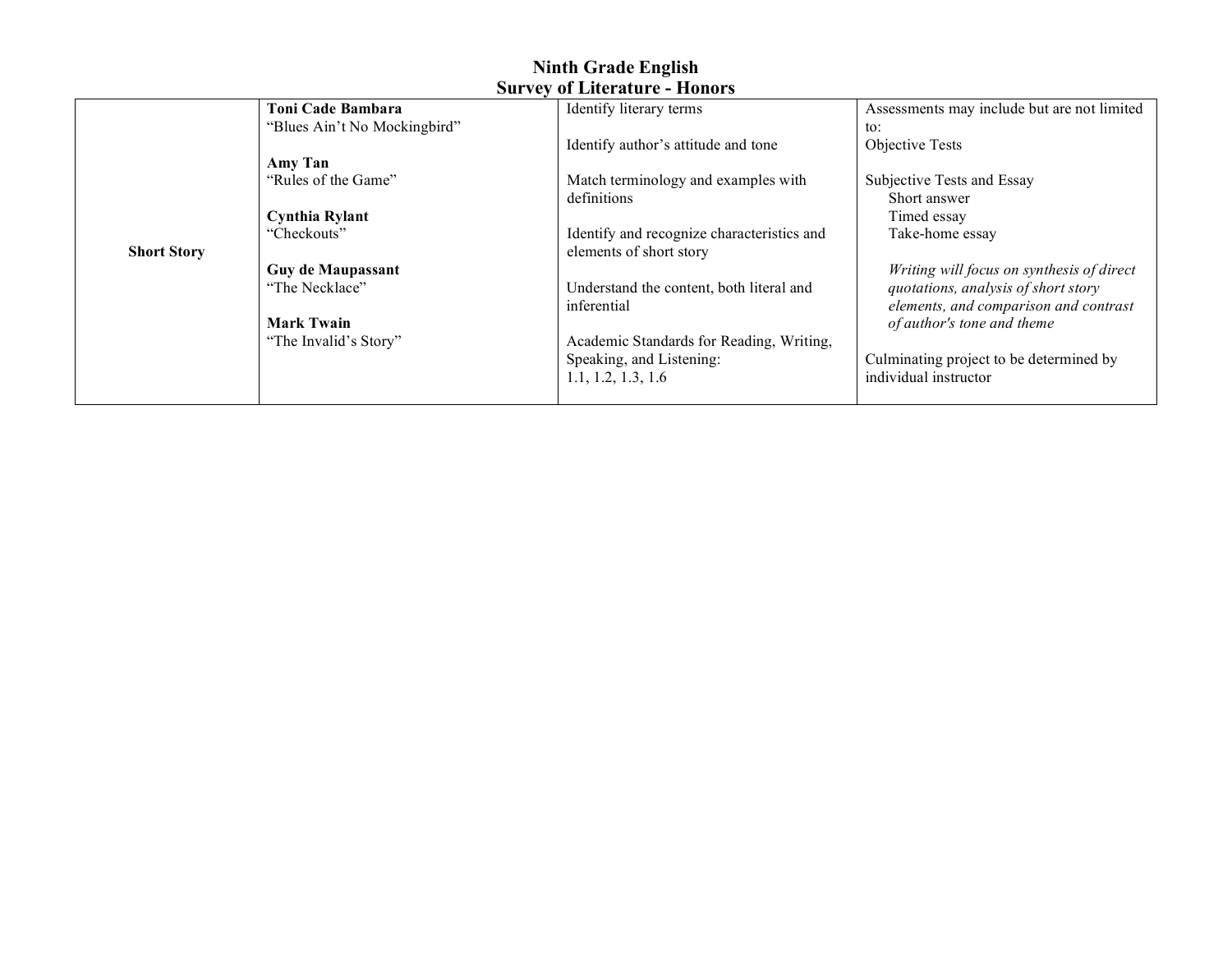| <b>CONTENT/THEME</b>      | <b>SUGGESTED RESOURCES</b>                                  | <b>CORE GOALS/SKILLS</b> | <b>ASSESSMENT</b> |
|---------------------------|-------------------------------------------------------------|--------------------------|-------------------|
| <b>Short Story, Cont.</b> | <b>Anton Chekhov</b><br>"The Inspector General"             |                          |                   |
|                           | <b>Richard Connell</b><br>"The Most Dangerous Game"         |                          |                   |
|                           | <b>Shirley Jackson</b><br>"The Lottery"                     |                          |                   |
|                           | <b>Leslie Marmon Silko</b><br>"The Man to Send Rain Clouds" |                          |                   |
|                           | Daphne du Maurier<br>"The Birds"                            |                          |                   |
|                           | <b>James Hurst</b><br>"The Scarlet Ibis"                    |                          |                   |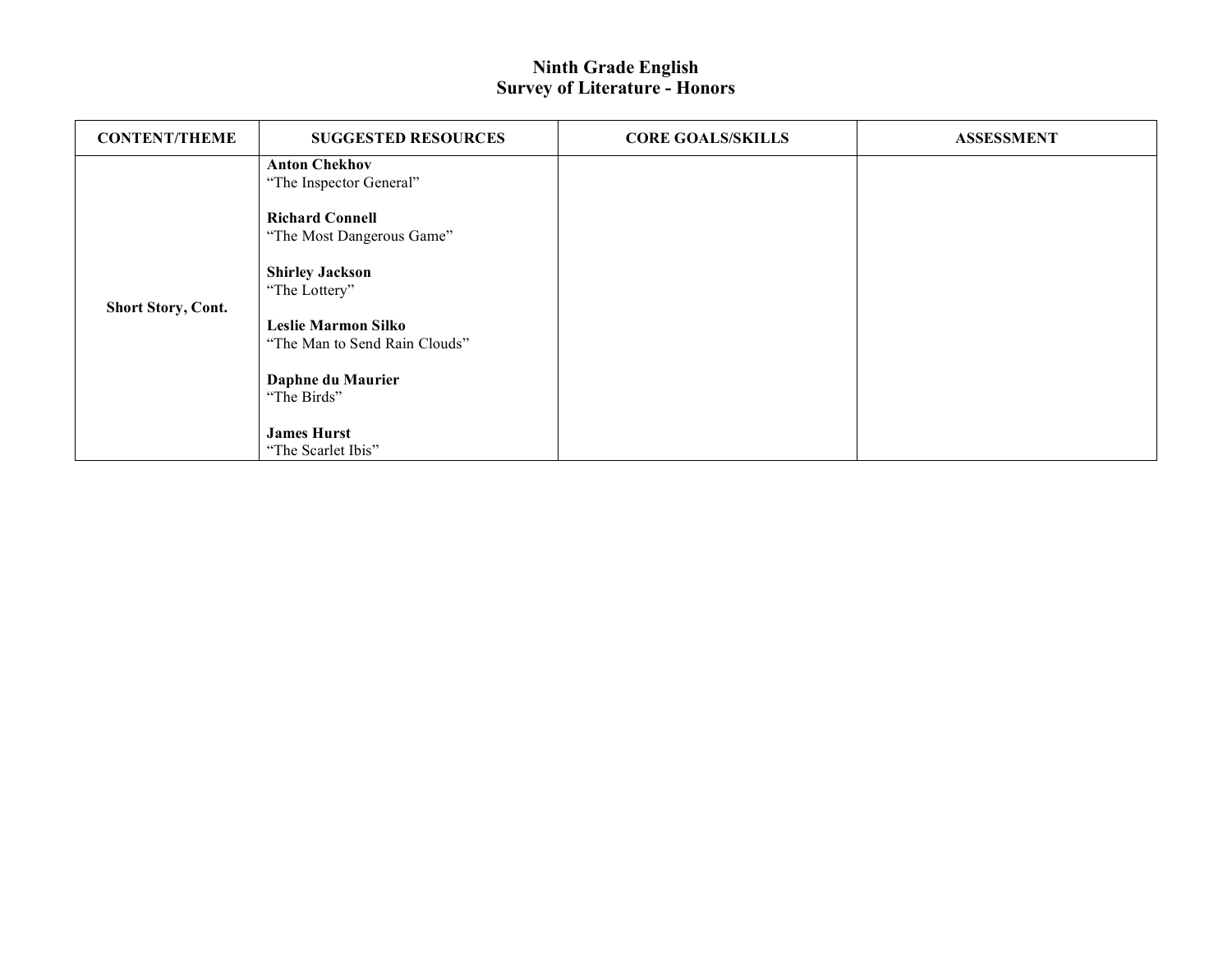| <b>CONTENT/THEME</b>                  | <b>SUGGESTED RESOURCES</b>                                                                                                                                                                                                             | <b>CORE GOALS/SKILLS</b>                                                                                                                                                                                                                                              | <b>ASSESSMENT</b>                                                                                                                                                                                                                                                                                                                                                                                                             |
|---------------------------------------|----------------------------------------------------------------------------------------------------------------------------------------------------------------------------------------------------------------------------------------|-----------------------------------------------------------------------------------------------------------------------------------------------------------------------------------------------------------------------------------------------------------------------|-------------------------------------------------------------------------------------------------------------------------------------------------------------------------------------------------------------------------------------------------------------------------------------------------------------------------------------------------------------------------------------------------------------------------------|
| Optional<br>If time permits<br>Poetry | Selections from the Anthology and/or<br><b>Teacher Materials</b>                                                                                                                                                                       | Match poetic terms and examples with<br>definitions<br>Match poetic devices and examples with<br>definitions<br>Understand the content, both literal and<br>inferential<br>Academic Standards for Reading, Writing,<br>Speaking, and Listening:<br>1.1, 1.2, 1.3, 1.6 | Assessments may include but are not limited<br>$\mathfrak{t}$ .<br>Objective Tests<br>Subjective Tests and Essay<br>Short answer<br>Timed essay<br>Take-home essay<br>Writing will focus on synthesis of direct<br>quotations, explication of individual<br>works, analysis of poetic device, and<br>comparison and contrast of common<br>thematic motifs<br>Culminating project to be determined by<br>individual instructor |
| Grammar                               | Kennett High School Grammar Book 1,<br>Language Network series, and teacher-<br>generated materials<br>• Parts of speech<br>• Parts of sentence<br>• Phrases<br>• Clauses<br>• Sentence types<br>• Sentence combining<br>• Diagramming | Utilize grammar instruction in student<br>writing<br>Academic Standards for Reading, Writing,<br>Speaking, and Listening:<br>1.5                                                                                                                                      | Show mastery in teacher quizzes and tests<br>Apply concepts in student writing                                                                                                                                                                                                                                                                                                                                                |
| Writing                               | Teacher- and department-generated materials<br>MLA Handbook<br>PSSA materials as available                                                                                                                                             | Understand and demonstrate expository and<br>analytical writing process<br>Conform to MLA standards<br>Academic Standards for Reading, Writing,<br>Speaking, and Listening:<br>1.4, 1.5, 1.8                                                                          | Produce representative examples                                                                                                                                                                                                                                                                                                                                                                                               |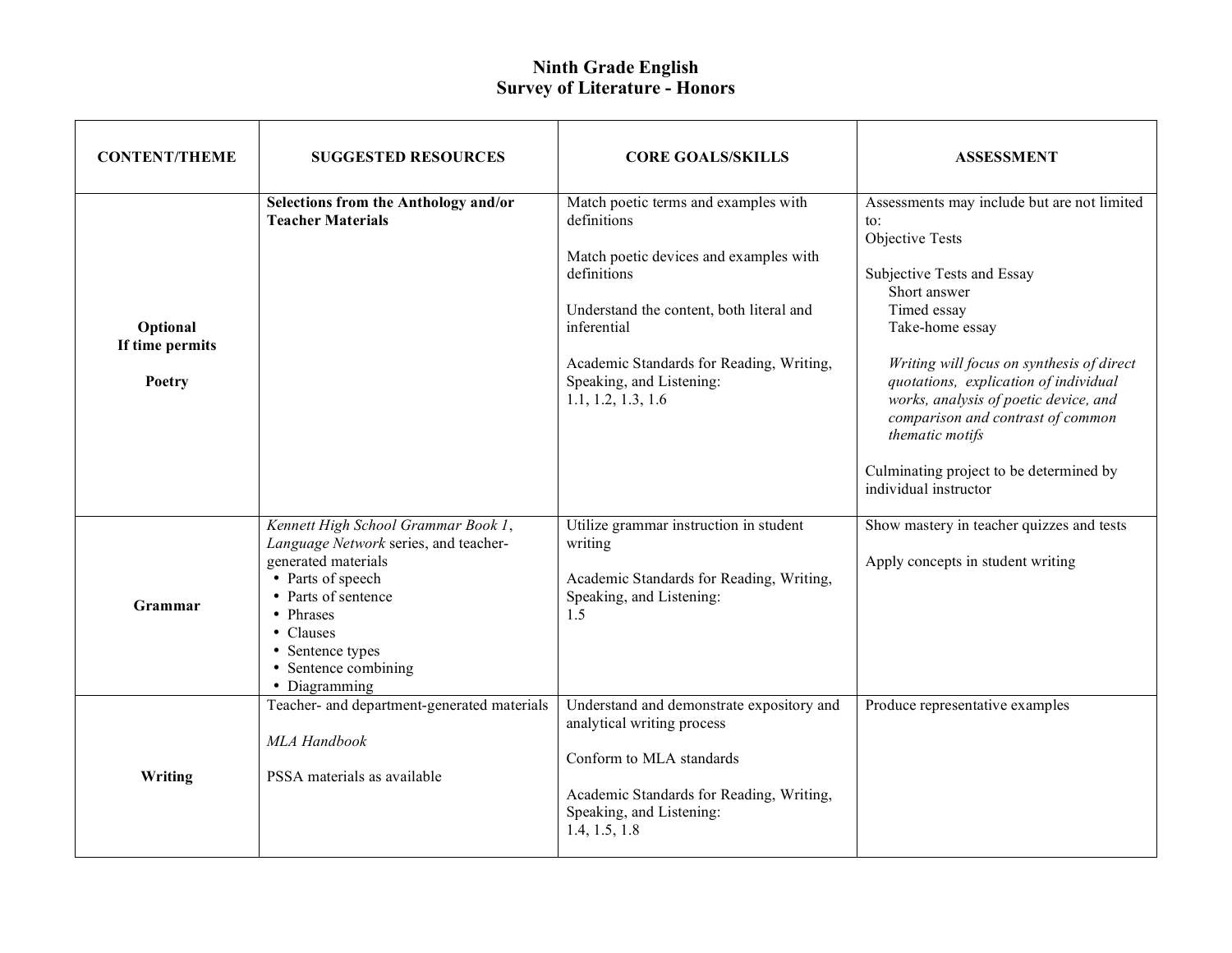| <b>Vocabulary</b> | Vocabulary Workshop G | Identify words in context<br>Utilize new vocabulary in speech and<br>writing<br>Recognize vocabulary words in outside<br>reading<br>Enhance vocabulary mastery as it relates to<br>PSSA and SAT domain scoring<br>Academic Standards for Reading, Writing,<br>Speaking, and Listening:<br>1.7 | Complete student workbook and teacher<br>quizzes<br>Apply new vocabulary to student writing |
|-------------------|-----------------------|-----------------------------------------------------------------------------------------------------------------------------------------------------------------------------------------------------------------------------------------------------------------------------------------------|---------------------------------------------------------------------------------------------|